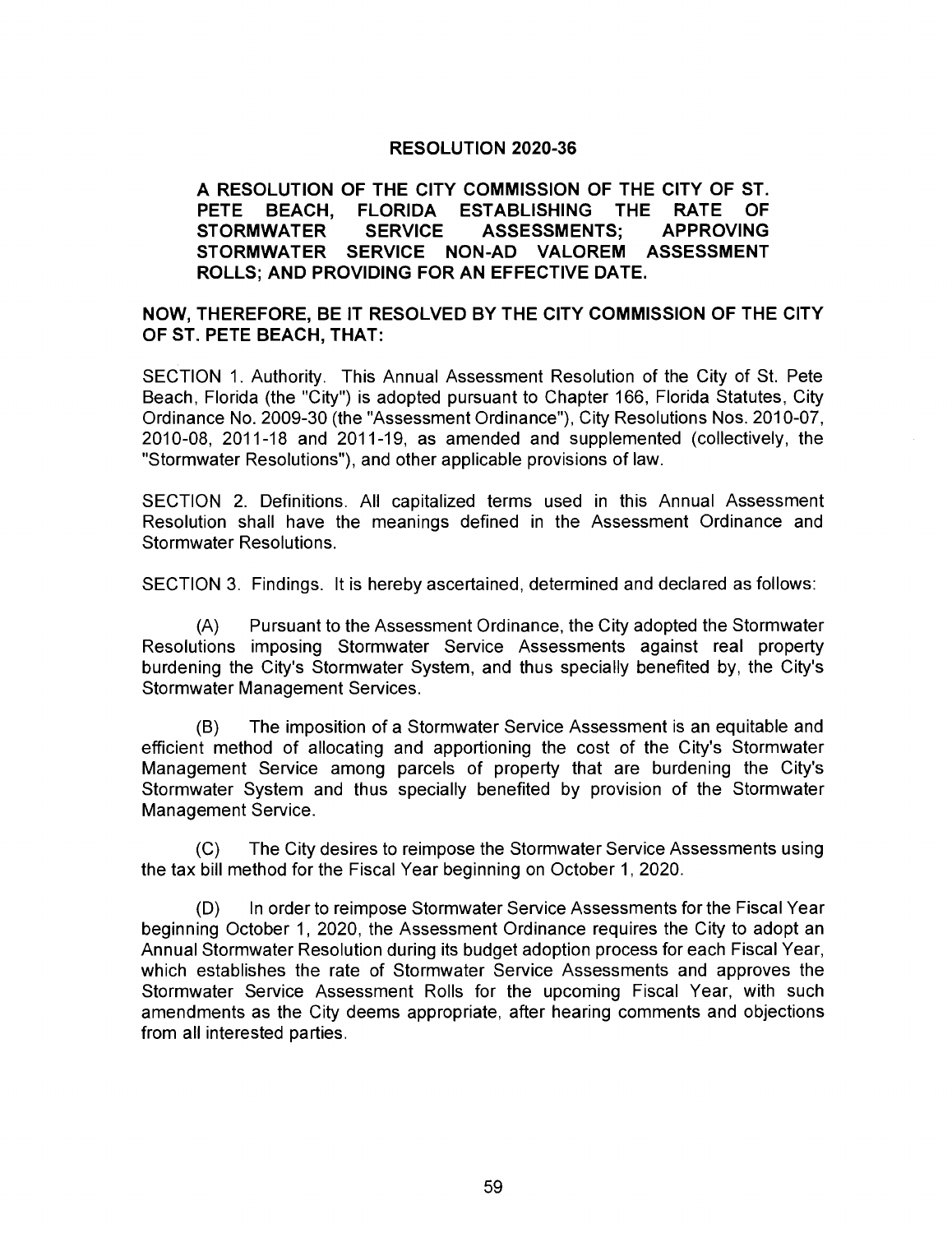E) The updated Stormwater Service Assessment Rolls have heretofore been made available for inspection by the public, as required by the Assessment Ordinance.

F) As required by the terms of the Assessment Ordinance, notice of a public hearing has been published and mailed to each property owner whose Stormwater Service Assessment has been increased or which will be charged for the first time and notifying such property owner of the opportunity to be heard. The proof of publication and an affidavit of mailing are attached hereto as EXHIBIT A and B, respectively.

(G) A public hearing has been duly held on September 9, 2020, and comments and objections from all interested persons have been heard and considered as required by the terms of the Assessment Ordinance.

H) The Stormwater Service Assessments contemplated hereunder are imposed by the City, not the Pinellas County Property Appraiser or the Pinellas County Tax Collector. Any activity of the Pinellas County Property Appraiser or the Pinellas County Tax Collector under the provisions of this Annual Assessment Resolution shall be construed solely as ministerial.

1) The legislative determinations and findings set forth in the Stormwater Resolutions are hereby ratified, confirmed and incorporated herein by reference.

SECTION 4. Reimposition of Stormwater Service Assessments; Approval of Stormwater Service Assessment Rolls. The Tax Parcels of Assessed Property described in the Stormwater Service Assessment Rolls, as updated, are hereby found to be specially benefited by the City's Stormwater Management Services in the amount of the Stormwater Service Assessments, copies of which were present or available for inspection at the above referenced public hearing and are incorporated herein by reference and are hereby approved. The table below describes the rate of Stormwater Service Assessments approved for Fiscal Year 2021.

| <b>Description</b>            | <b>Fiscal Year Beginning October 1, 2020</b> |
|-------------------------------|----------------------------------------------|
| Tier 1 (fixed) per tax parcel | \$62.45                                      |
| Tier 2 (variable) per ERU     | \$111.62                                     |

It is hereby ascertained, determined and declared that the estimated revenue to be derived for Fiscal Year 2021 from the imposition of Stormwater Service Assessments at the rates shown above does not exceed the budgeted Stormwater Management Service Costs, which includes a pro rata share of collection and administration costs and amounts necessary to account for the maximum discount for early payment of non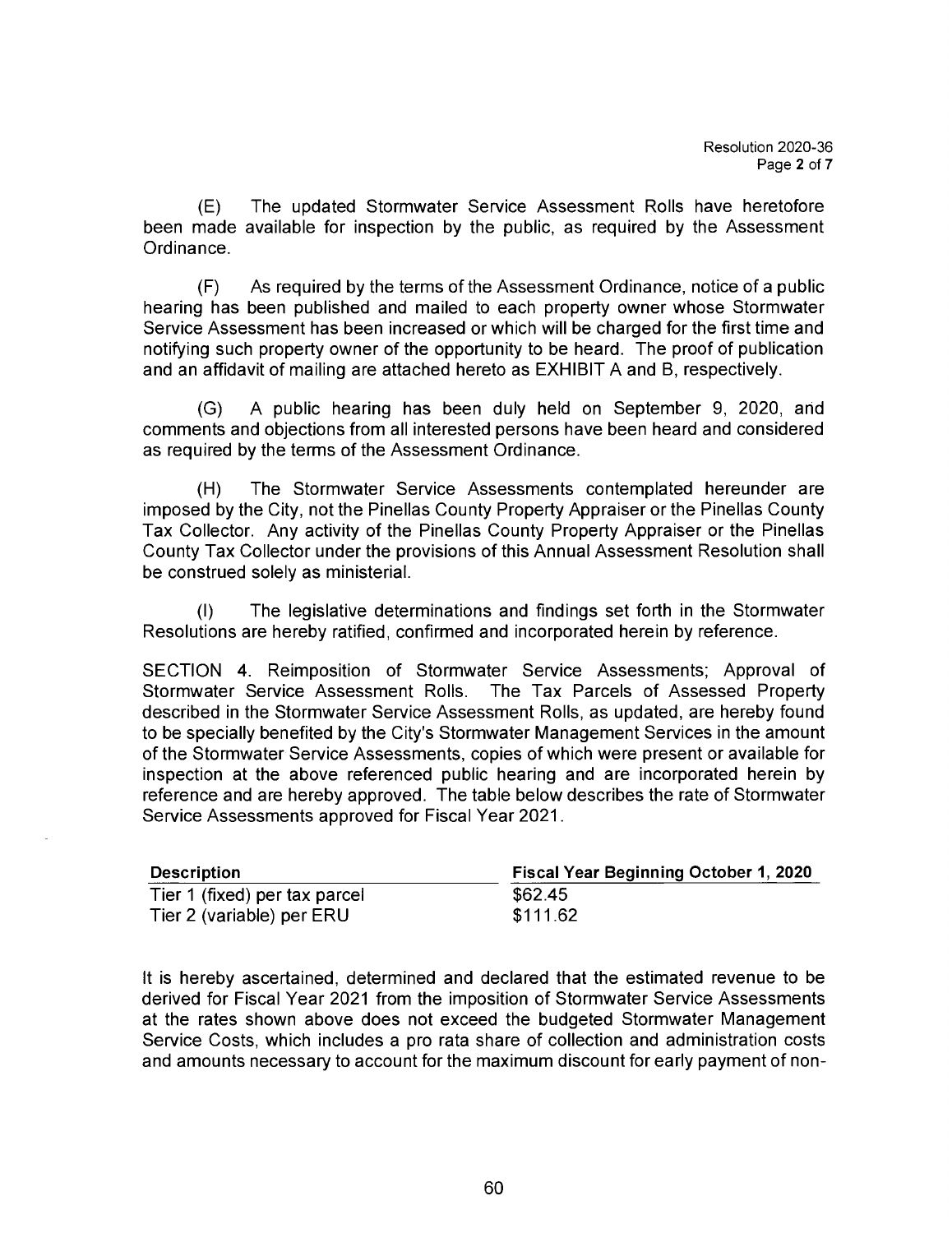ad valorem assessments on the same bill as ad valorem taxes. Stormwater Service Assessments in the amounts set forth in the Stormwater Service Assessment Rolls are hereby levied and reimposed on all Tax Parcels described in the Stormwater Service Assessment Rolls. Adoption of this Annual Stormwater Resolution constitutes a legislative determination that all parcels charged derive a special benefit in a manner consistent with the legislative declarations, determinations and findings as set forth in the Stormwater Resolutions from the City's Stormwater Management Services, and that the Stormwater Service Assessments are fairly and reasonably apportioned among the properties that burden the Stormwater System and thus receive the special benefit.

SECTION 5. Confirmation of Stormwater Resolutions. The Stormwater Resolutions are hereby ratified and confirmed.

SECTION 6. Collection of Stormwater Service Assessments. The Stormwater Service Assessments shall be collected pursuant to the Uniform Assessment Collection Act, as provided in the Assessment Ordinance and the Stormwater Resolutions. The City Manager is hereby authorized and directed to certify and deliver, or cause the certification and delivery of, the Stormwater Service Assessment Rolls for the Stormwater Service Assessments to the Tax Collector by September 15, 2020, in the manner prescribed by the Uniform Assessment Collection Act. The Stormwater Service Assessment Rolls for the Stormwater Service Assessments, as delivered to the Tax Collector, shall be accompanied by a Certificate to Non -Ad Valorem Assessment Roll in substantially the same form as attached hereto as EXHIBIT C.

SECTION 7. Stormwater Service Assessment Liens. Such Stormwater Service Assessments imposed within the City listed on the Stormwater Service Assessments Rolls described in Section 4 hereof shall constitute a lien against assessed property equal in rank and dignity with the liens of all state, county, district or municipal taxes and other non -ad valorem assessments. Except as otherwise provided by law, such lien shall be superior in dignity to all other liens, titles and claims until paid. The lien for Stormwater Service Assessments shall be deemed perfected upon adoption of this Annual Stormwater Resolution. Upon perfection, the lien for Stormwater Service Assessments collected under the Uniform Assessment Collection Act shall attach to the property included on the Stormwater Service Assessments Rolls as of January 1, 2020, the lien date for ad valorem taxes.

SECTION 8. Effect of Adoption of Annual Stormwater Resolution. The adoption of this Annual Stormwater Resolution shall be the final adjudication of the issues presented herein (including, but not limited to, the apportionment methodology, the rate of the special assessments and the adoption of the Stormwater Service Assessments Rolls), unless proper steps shall be initiated in a court of competent jurisdiction to secure relief within 20 days from the effective date of this Annual Stormwater Resolution.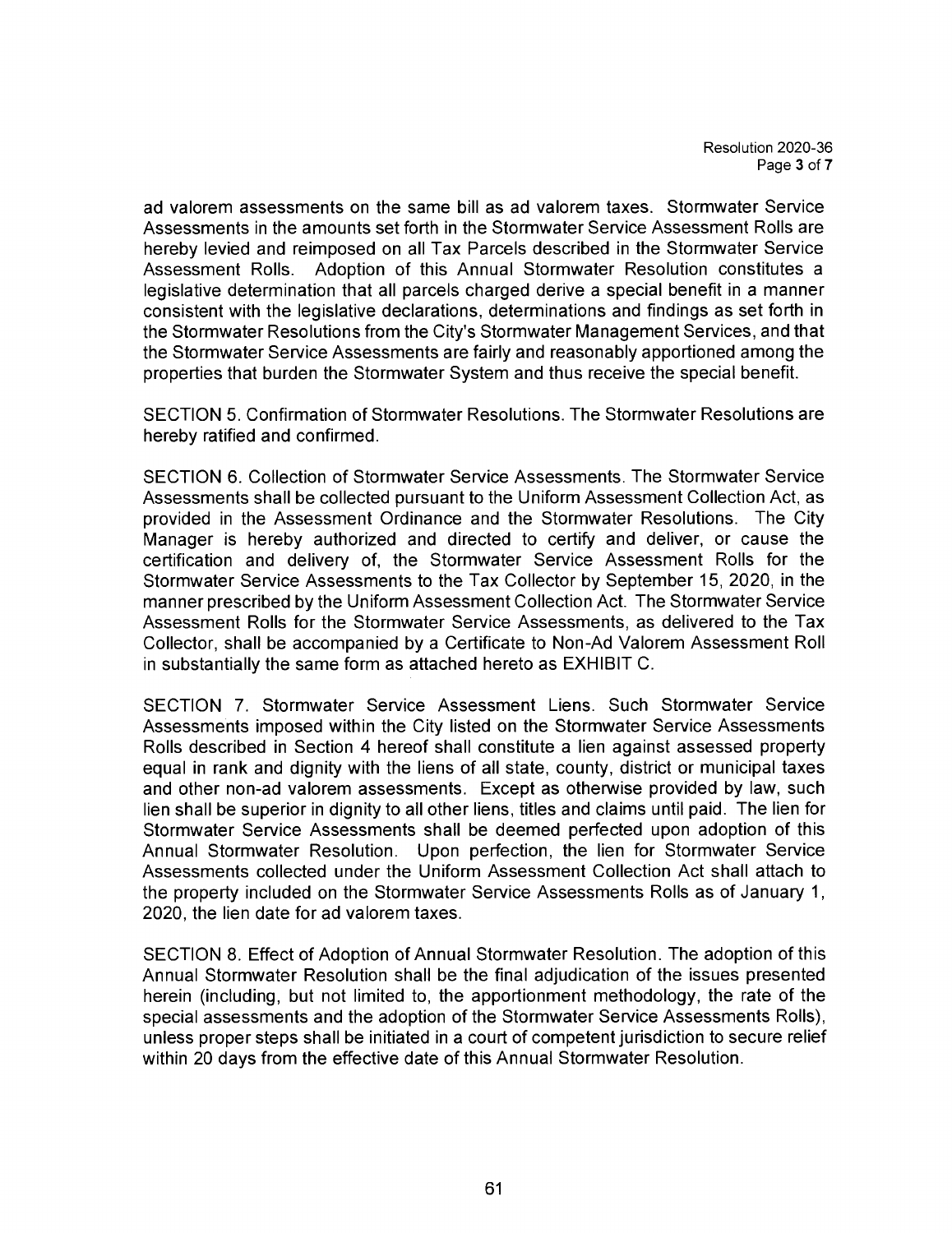Resolution 2020-36 Page 4 of 7

SECTION 9. Conflicts. All resolutions or parts thereof in conflict herewith are hereby repealed to the extent of such conflict.

SECTION 10. Severability. If any clause, section, other part or application of this Annual Stormwater Resolution is held by any court of competent jurisdiction to be unconstitutional or invalid, in part or by application, it shall not affect the validity of the remaining portions or applications of this Annual Stormwater Resolution.

## PASSED AND APPROVED BY THE CITY COMMISSION OF THE CITY OF ST. PETE BEACH, FLORIDA, THIS \_\_\_\_\_\_\_\_\_\_\_\_ DAY OF \_S*CDT("MVICL\_\_\_\_\_*, 2020.

CITY COMMISSION, CITY OF ST. PETE BEACH, FLORIDA.

ON, PONDA.

Alan Johnson Mayor

ATTEST: assine

Amber LaRowe, City Clerk

APPROVED AS TO FORM AND LEGAL SUFFICIENCY:

Andrew Dickman, City Attorney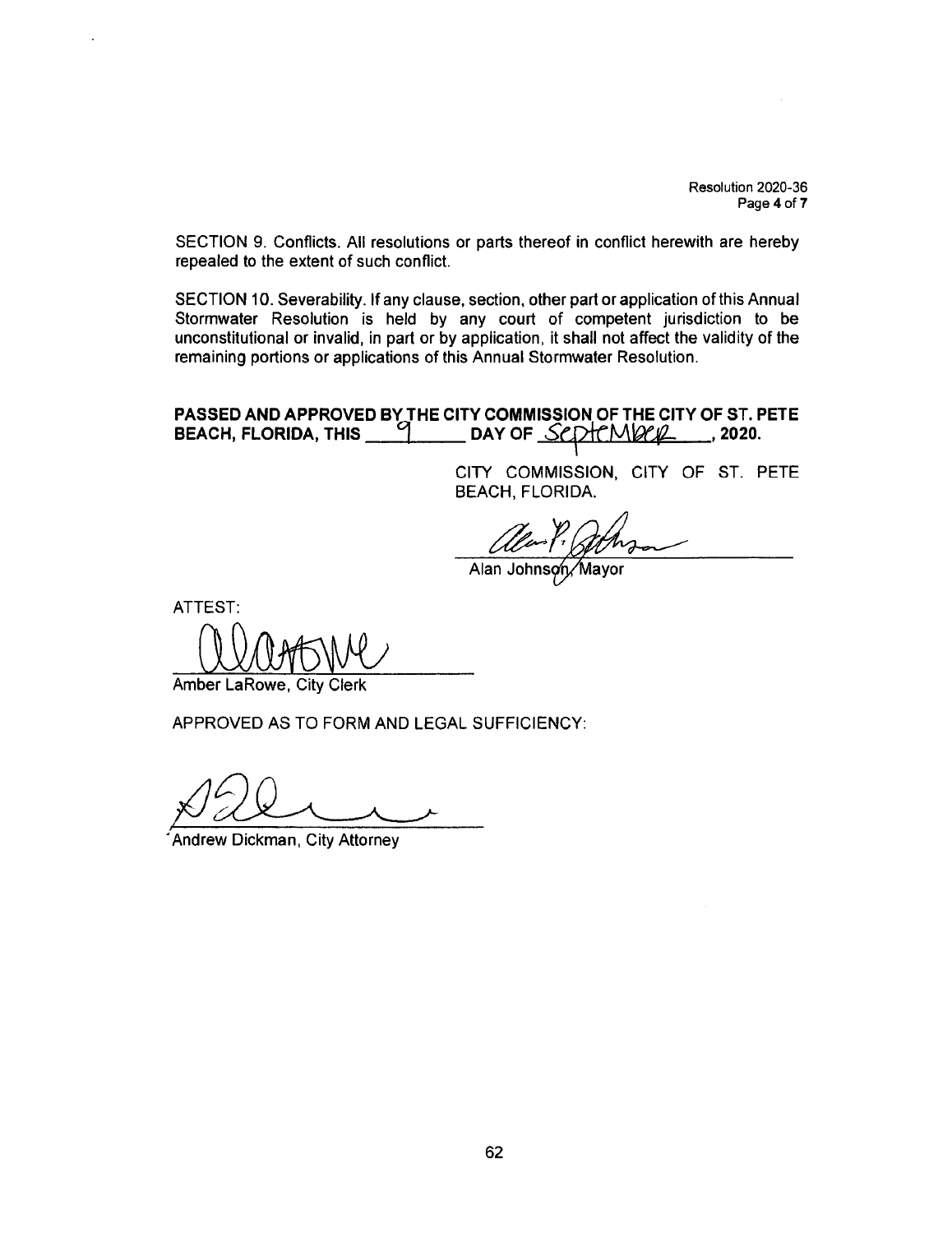Resolution 2020- 36 Page 5 of 7

 $\sim$ 

## EXHIBIT A PROOF OF PUBLICATION

 $\hat{\mathcal{L}}$ 

 $\hat{\mathcal{A}}$ 

 $\overline{\mathcal{L}}$ 

 $\sim 10^6$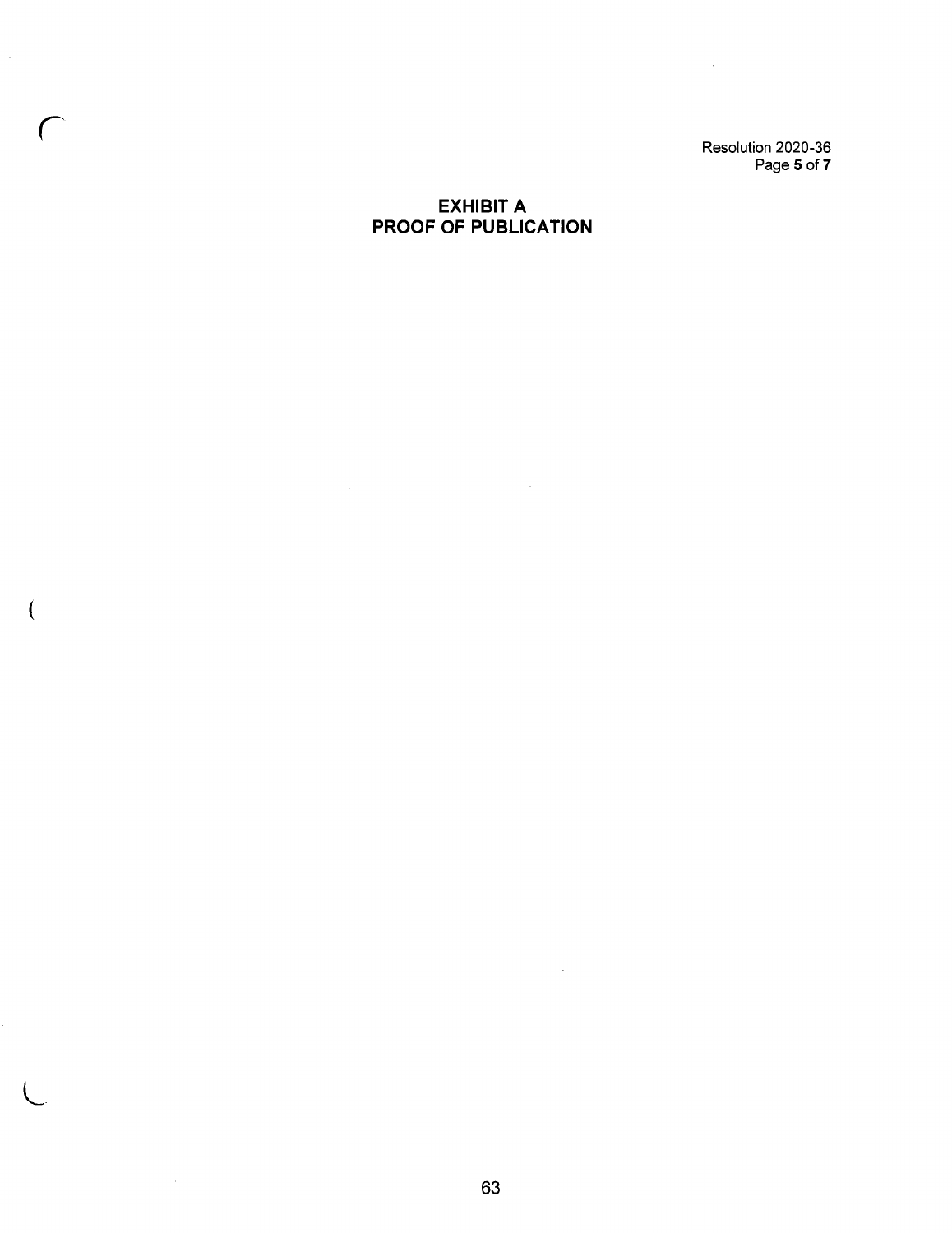# Tampa Bay Times Published Daily

## STATE OF FLORIDA COUNTY OF Pinellas

Before the undersigned authority personally appeared Jill Harrison who on oath lays that 1101shc is Legal Advertising Representative of the Tampa Bay Times a daily newspaper printed in St. Petersburg, in Pinellas County, Florida; that the attached copy of advertisement, being a Legal Notice in the matter RE: FY21 STORMWATER NAV was published in Tampa Bay Times: 8/19/20 in said newspaper in the issues of Tampa Bay Times\ Local B\ Pinellas

Affiant further says the said Tampa Bay Times is a newspaper published in Pinellas County, Florida and that the said newspaper has heretofore been continuously published in said Pinellas County, Florida each day and has been entered as a second class mail matter at the post office in said Pinellas County, Florida for a period of one year next preceding the first publication of the attached copy of advertisement, and affiant further says that he/she neither paid not prunused any person, firm or corporation any discount, rebate, commission or refund for the purpose of securing this advertisement for publication in the said newspaper,

| Signature Affiant<br>subscried before me this .08/19/2020<br>Swy                             |                            |
|----------------------------------------------------------------------------------------------|----------------------------|
| <b>Signature of Notary Publ讹</b><br>Х<br>Personally known<br>Type of identification produced | or produced identification |

Notary Public State of Fonda David Kerney My Commission GG 282146 ্ব Expires 12/05/2022

**LEGAL NOTICE** 

# NOTICE OF HEARING TO IMPOSE AND PROVIDE FOR COLLECTION OF STORMWATER RELATED NON-AD VALOREM SPECIAL ASSESSMENTS IN THE CITY OF ST. PETE BEACH

ININ THE CITYCITY OF ST. PETER BEACHBEACHBEACH The "City") is considering adoption of an Annual Assessment Resolution<br>(the "City") is considering adoption of an Annual Assessment Resolution for Fiscal Year 2021 pertaining to the annual special assessments against tax parcels within the City limits to fund costs associated with the City's stormwater system. The special assessment for each parcel of property consists of two tiers: (1) a per parcel amount imposed to fund the fixed costs associated with the City's stormwater system, and fund the fixed costs constant the fixed costs constant fund the City's storm with the City's storm and city of the City' storm and city of the City' storm with the City' storm with the City' storm with the City's storm and 2)2) anan amount amount based based upon upon the the amount amount ofof impervious impervious area area attributable attributable (ERUs) imposed to fund the variable costs associated with the City's<br>stormwater system. A more specific description of the stormwater assessments, the method of computing the assessment for each tax parcel, together with a mitigation credit procedure providing for limited reduction in the amount of the assessment for property owners with<br>certain private stormwater mitigation facilities, are set forth in City reduction No. 2010-07, 2010-08, 2011-18, and 2011-19, as amonded and supplemented (collectively, the "Stormwater Resolutions").

The Commission will hold a virtual public hearing at 6:00 p.m., or as soon thereafter as the matter may be heard, on September 9, 2020 for the purposes of receiving public comment on the proposed assessments and considering a resolution approving stormwater nonad valorem assessment rolls. If Imposed, the stormwater assessments for Fiscal Year 2021 and each fiscal year thereafter will be collected for Fiscal Year's 2021<br>Fiscal Year 2021 and and the annual property tax bill issued each November by the Pinellas<br>County Tax Collector, in which case failure to pay the stormwater onon thethe annual annual property property tax tax billbill issued issued each each November November byby thethe Pinellas Pinellas Social Tax Collector, Collector, Collector, initiated failure toto paypay the stormwaters in the stormwaters o property which may result in a loss of title.

#### Hearing date/lecation: II.<br>Tima September 9, 2020 september//bit.lv/spbl

All affected property owners are invited to participate in the September All all all all affects property property properties properties with the September September 2020 public hearing and may also file written objections with the 9, 2020, 2020, 2020, 2020, 2020, 2020, 2020, 2020, 2020, 2020, 2020, 2020, 2020, 2020, 2020, 2020, 2020, 2020, 2020, 2020, 2020, 2020, 2020, 2020, 2020, 2020, 2020, 2020, 2020, 2020, 2020, 2020, 2020, 2020, 2020, 2020, 202 City City Commission Commission prior prior toto oror during during thethe hearing.hearing. Anyone Anyone wishing wishing toto appeal are decision madematic matter commission commission Commission Commission Commission Commission Commission Commission Commission Commission Commission Commission Commission Commission Commission Commission Commissio considered at a record at the metal theorem and proceeding the may need to ensure that a verbatim record is made, including the testimony and evidence upon which the appeal is made.

The stormwater assessment will be imposed at a maximum rate of \$62.45 per tax parcel for tier 1 plus \$111.62 per equivalent residential For the parameter is the plus s plus  $\frac{1}{2}$  per equivalent residential.<br>unit or "ERU" for tier 2. Such amounts include a pro rata share of unit unit or "or " ERU"ERU" for for tiertier 2.2. Such Such amounts amounts include include aa propro rata rata share share ofof assessments (including fees imposed by the property appraiser and tax collector) and have been increased to account for the maximum as collector) and have been increased to account for the maximum tices interior park increasing to the have been been increased to the maximum maximum maximum maximum maximum m same bill as ad valorem taxes. The stormwater assessment is an annual assessment which will continue from year to year. Until paid, and a new assessment will constitute a lien against assessed the stormwater assessment will constitute a lien against assessed the stormwater storm will constitute a lient assessment assessment with the liens of all state, county, property property equal initial initial initial initial state, county, county, county, county, county, county,

Copies of the Stormwater Resolutions, the Annual Assessment Copies of the Stormula Annual Annual Annual Annual Annual Annual Assessment roll are available for inspection at the Finance Office, located at City Hall, 155 Corey Avenue, St. Pete Beach, Florida.

Questions concerning the proposed assessment should be directed to the City's Finance Department at (727) 363-9250.

PERSONS WITH DISABILITIES NEEDING ASSISTANCE TO PARTICIPATE IN ANY OF THESE PROCEEDINGS SHOULD CONTACT THE CITY CLERK'S OFFICE AT LEAST 48 HOURS IN ADVANCE OF THE MEETINGS AT (727) 363-9220.

### CITY OF ST. PETE BEACH, FLORIDA

Prepared by: Vincent Tenaglia, Assistant City Manager Submitted by: Ginny Bodkin, Interim City Clerk 8-19-2020 OOOGIO2368- OOOGIO2368- 01 01 B-B- 19-19- 2020 2020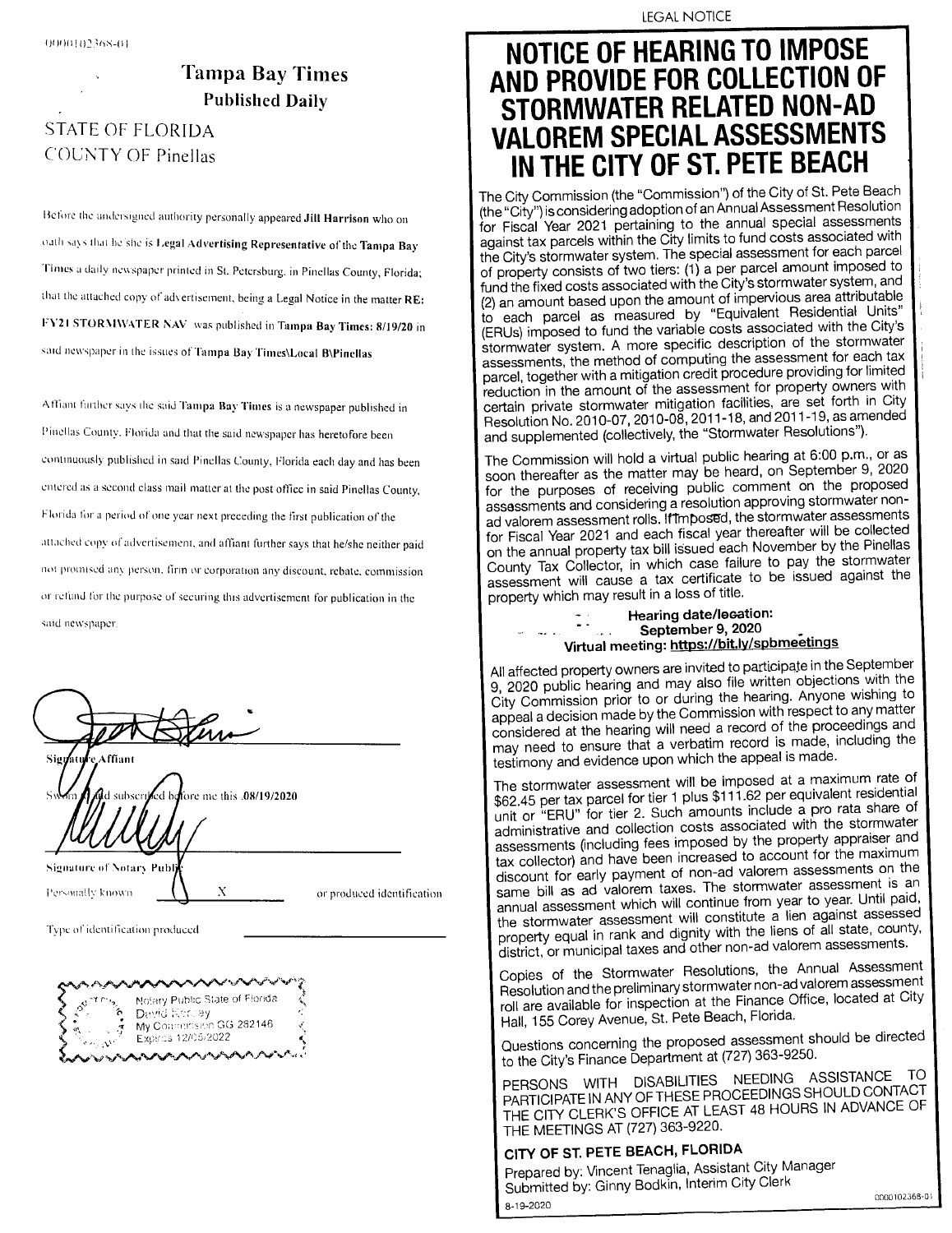## EXHIBIT B AFFIDAVIT OF MAILING - STATE OF FLORIDA, PINELLAS COUNTY

BEFORE ME, the undersigned authority, personally appeared Vincent M. Tenaglia, who, after being duly sworn, deposes and say:

I, Vincent Tenaglia, have been designated by the City of St. Pete Beach, Florida, to mail the notices required by Sections 2.06 and 2.08 of City Ordinance 2009-30 (the "Assessment Ordinance"). On or before August 20, 2020, 1 mailed or directed the mailing of, a notice in accordance with Sections 2. 06 and 2. 08 of the Assessment Ordinance by first class mail, to each owner of property included on the Stormwater Service Assessment Rolls in conformance with the requirements of the Assessment Ordinance, at the address shown on the real property assessment tax roll maintained by the Pinellas County Property Appraiser for the purpose of the levy and collection of ad valorem taxes. An exemplary form of such notice is attached hereto.

FURTHER AFFIANTS SAYETH NOT.

*Vincent M. Tenaglia*, Affian

Sworn to (or affirmed) and subscribed before me by means of  $\mathbb F$ physical<br>presence or  $\Box$  online notarization, this  $\Box$   $\Box$  day of  $\mathcal L$ PtCmbCr, 2020, by presence or  $\Box$  online notarization, this  $\frac{\Box \Box}{\Box}$ name of person makinq statement).

AMBER M. LAROWE Commission # GG 217132 Expkes July 6, 2022 Bonded Thru Troy Fain Insurance 800-385-7019

 $\frac{1}{\text{Mott}}$  of person making statement).<br>NOTARY SEAL)

Signature of Notary Public

Amper U. Lakowe

Name of Notary ( typed, printed, or stamped)

 $\Box$  Personally Known or  $\Box$  Produced Identification Type of Identification Produced: